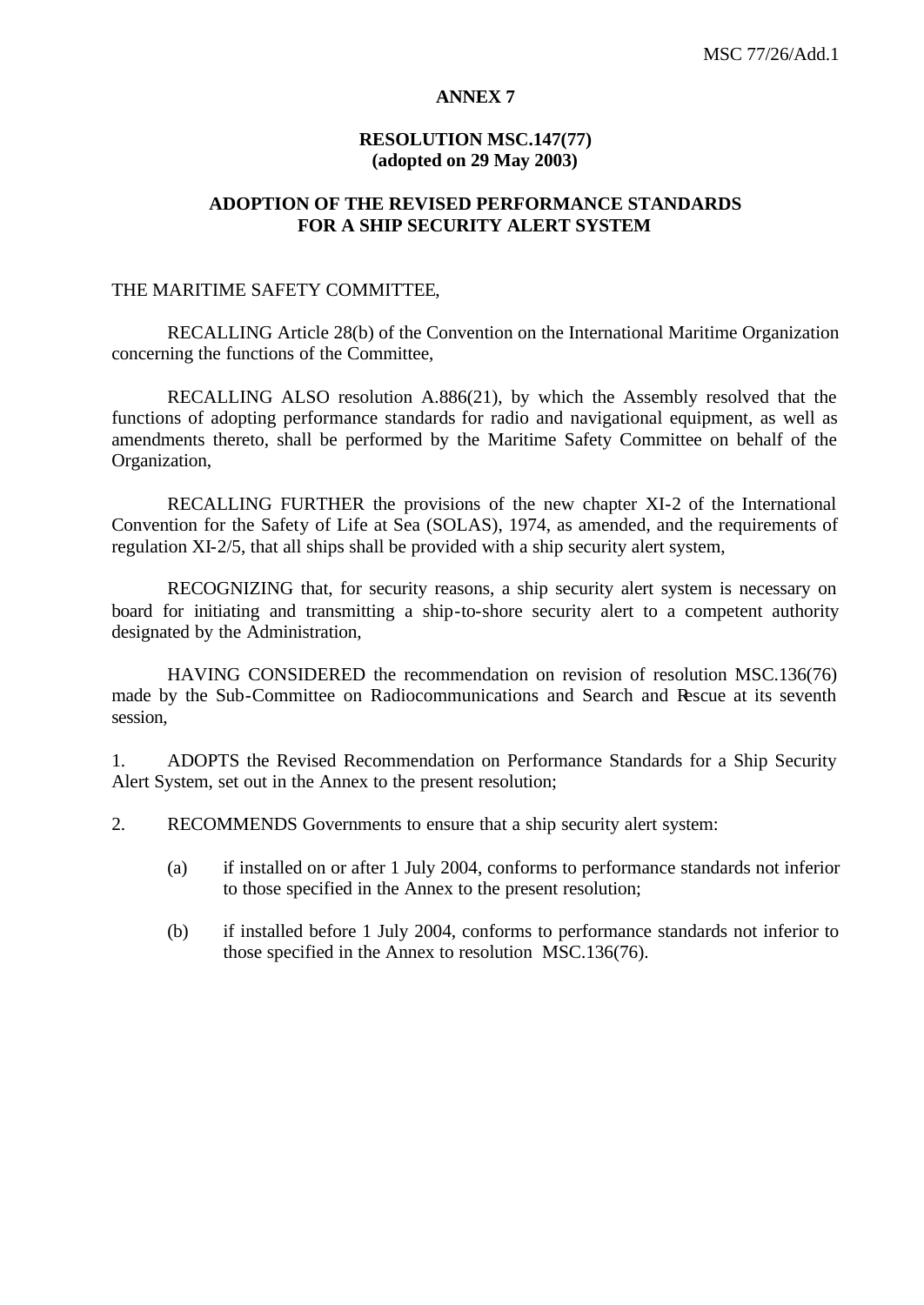## ANNEX

# **REVISED RECOMMENDATION ON PERFORMANCE STANDARDS FOR A SHIP SECURITY ALERT SYSTEM**

### **1 Introduction**

1.1 The ship security alert system is provided to a ship for the purpose of transmitting a security alert to the shore to indicate to a competent authority that the security of the ship is under threat or has been compromised. It comprises a minimum of two activation points, one of which is on the navigation bridge. These initiate the transmission of a ship security alert. The system is intended to allow a covert activation to be made which alerts the competent authority ashore and does not raise an alarm on board ship nor alert other ships.

1.2 As required by its Administration, the competent authority receiving the alert notifies the authority responsible for maritime security within its Administration, the coastal State(s) in whose vicinity the ship is presently operating, or other Contracting Governments.

1.3 The procedures for the use of the ship security alert system and the location of the activation points are given in the ship security plan agreed by the Administration.

1.4 The ship security alert system may utilise the radio installation provided for compliance with chapter IV of the SOLAS Convention, other radio systems provided for general communications or dedicated radio systems.

# **2 General**

2.1 In addition to complying with the general requirements set out in resolution A.694 $(17)^1$ , the ship security alert system should comply with the following performance standards.

2.2 The radio system used for the ship security alert systems should comply with relevant international standards.

## **3 Power supply**

3.1 Where the ship security alert system is powered from the ship's main source of electrical power, it should, in addition, be possible to operate the system from an alternative source of power.

## **4 Activation points**

4.1 Activation points should be capable of being used on the navigation bridge and in other locations. They should be protected against inadvertent operation. It should not be necessary for the user to remove seals or to break any lid or cover in order to operate any control.

l

<sup>1</sup> Publication IEC60945.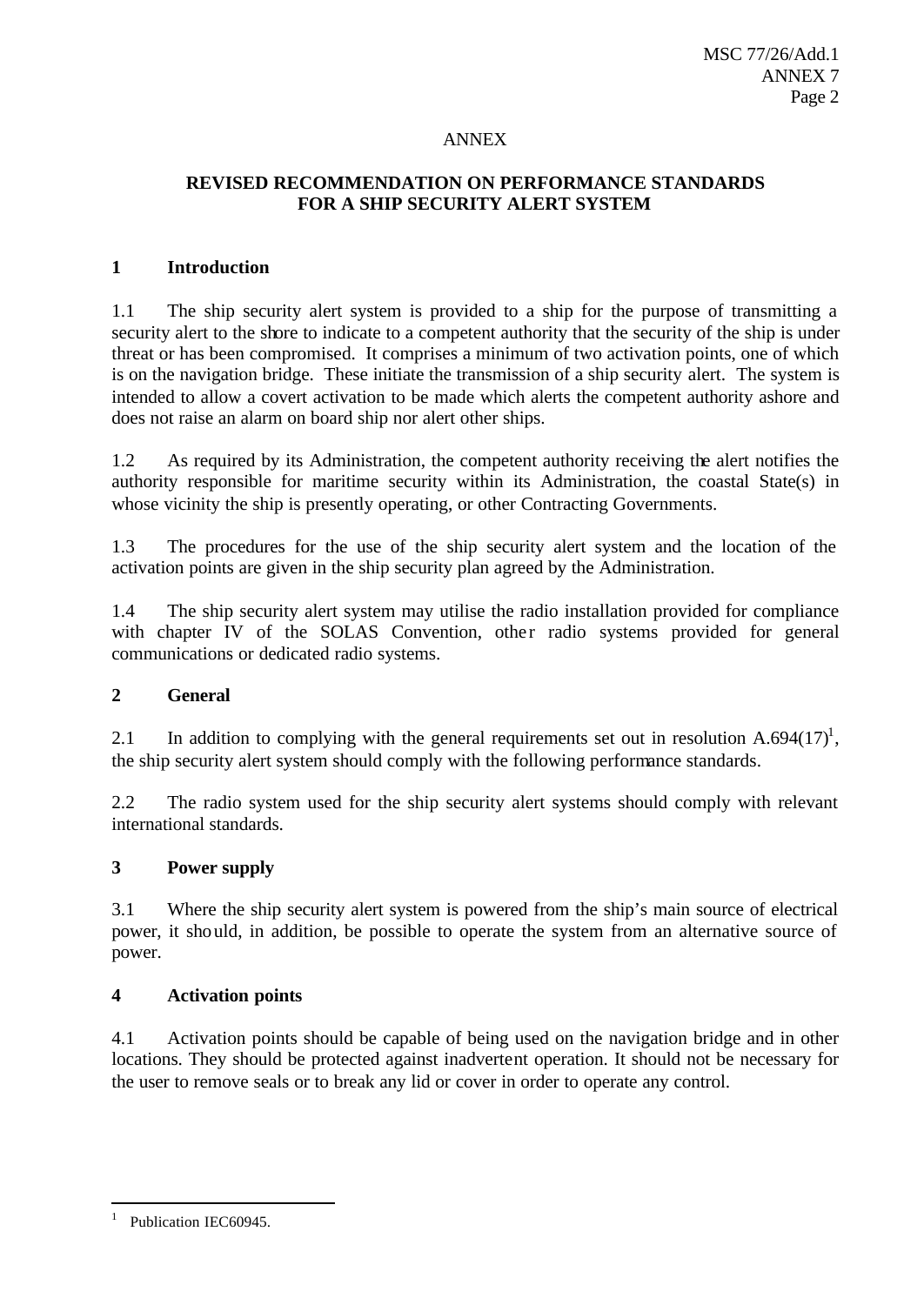# **5 Operation**

5.1 The activation points should operate a radio system such that transmission of the security alert does not require any adjustment of the radio system, i.e. tuning of channels, setting of modes or menu options. Operation of the activation point should not cause any alarm or indication to be raised on the ship.

5.2 The operation of the ship security alert system should not impair the functionality of the GMDSS installation.

# **6 Transmission of security alerts**

6.1 In all cases, transmission initiated by security alert system activation points should include a unique code/identifier indicating that the alert has not been generated in accordance with GMDSS distress procedures. The transmission should include the ship identity and current position associated with a date and time. The transmission should be addressed to a shore station and should not be addressed to ship stations.

6.2 The ship security alert system, when activated, should continue the ship security alert until deactivated and/or reset.

# **7 Testing**

7.1 The ship security alert system should be capable of being tested.

\*\*\*